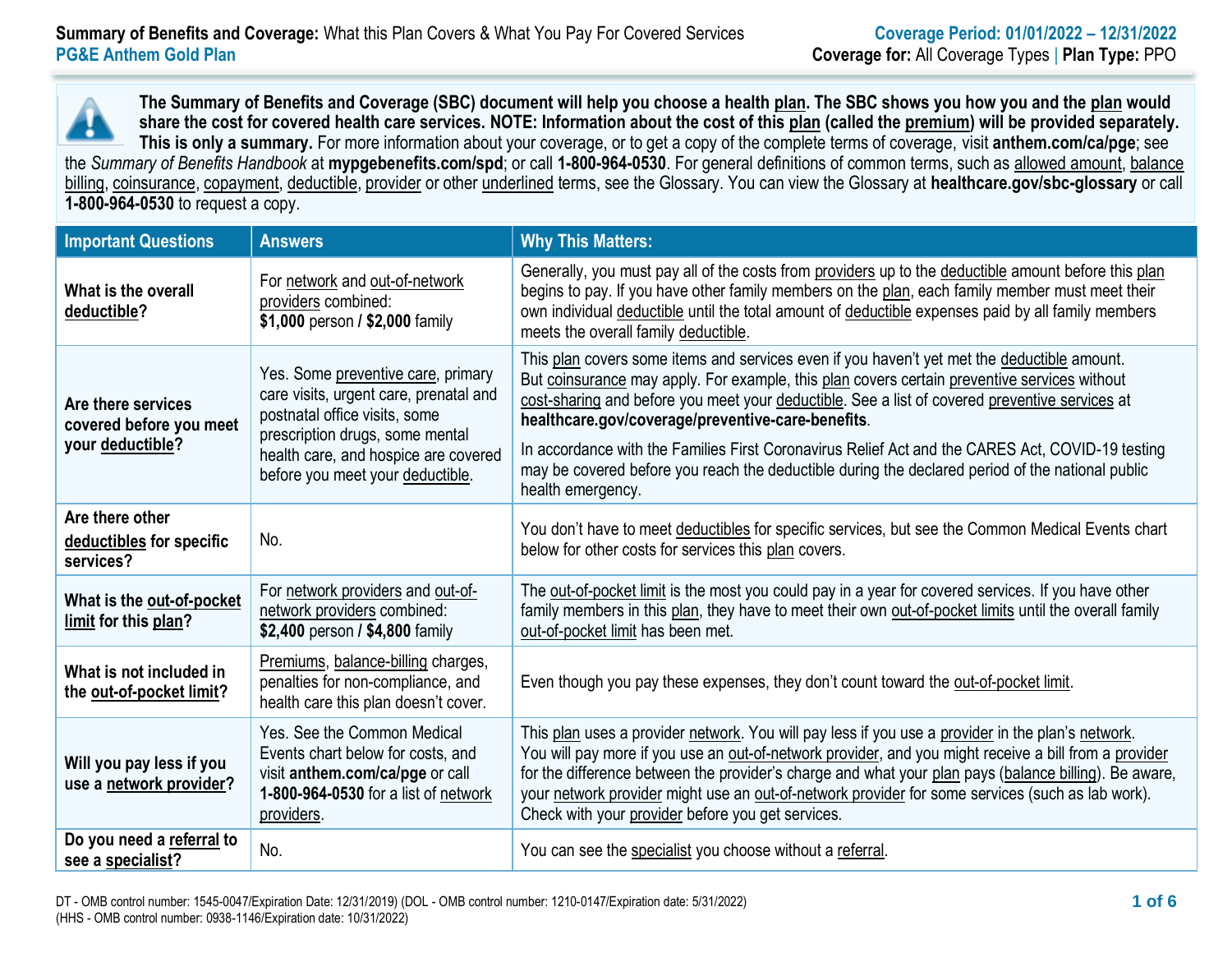$\blacktriangle$ 

All **copayment** and **coinsurance** costs shown in this chart are after your **deductible** has been met, if a **deductible** applies.

| <b>Common</b><br><b>Medical Event</b><br>If you visit a<br>health care<br>provider's office<br>or clinic<br>If you have a test | <b>Services You May Need</b>                        | <b>What You Will Pay</b>                               |                                                           | <b>Limitations, Exceptions,</b>                                                                                                                                                                           |  |
|--------------------------------------------------------------------------------------------------------------------------------|-----------------------------------------------------|--------------------------------------------------------|-----------------------------------------------------------|-----------------------------------------------------------------------------------------------------------------------------------------------------------------------------------------------------------|--|
|                                                                                                                                |                                                     | <b>Network Provider</b><br>(You will pay the least)    | <b>Out-of-Network Provider</b><br>(You will pay the most) | & Other Important Information                                                                                                                                                                             |  |
|                                                                                                                                | Primary care visit to treat an injury<br>or illness | 10% coinsurance                                        | 10% coinsurance                                           | Visits 1-4 covered at 100%, network and out-of-<br>network. Visits 5+ covered at 10% coinsurance,<br>no deductible.                                                                                       |  |
|                                                                                                                                | Specialist visit                                    | 20% coinsurance                                        | 20% coinsurance                                           | None                                                                                                                                                                                                      |  |
|                                                                                                                                | Select preventive care/screening/<br>immunization   | No charge                                              | No charge                                                 | Free if included on list of free preventive<br>services, available at mypgebenefits.com.                                                                                                                  |  |
|                                                                                                                                |                                                     |                                                        |                                                           | In accordance with the CARES Act, COVID-19<br>vaccines may be covered at no charge.                                                                                                                       |  |
|                                                                                                                                |                                                     |                                                        |                                                           | You may have to pay for services that aren't<br>preventive. Ask your provider if the services<br>needed are preventive. Then check what your<br>plan will pay for.                                        |  |
|                                                                                                                                | Other practitioner office visit                     | 20% coinsurance for<br>chiropractic and<br>acupuncture | 20% coinsurance for<br>chiropractic and<br>acupuncture    | Visits 1-5 covered at 10% coinsurance; visits 6+<br>covered at 20% coinsurance. Preauthorization<br>required for 6+ visits for chiropractic and<br>acupuncture.                                           |  |
|                                                                                                                                | Diagnostic test (X-ray,* blood<br>work)             | 20% coinsurance                                        | 20% coinsurance                                           | In accordance with the Families First Coronavirus<br>Relief Act and the CARES Act, COVID-19 testing<br>may be covered at no charge during the declared<br>period of the national public health emergency. |  |
|                                                                                                                                |                                                     |                                                        |                                                           | *Preauthorization may be required for X-rays.<br>Check with your health care provider.                                                                                                                    |  |
|                                                                                                                                | Imaging (CT/PET scans, MRIs)                        | 20% coinsurance                                        | 20% coinsurance                                           | Preauthorization required for advanced imaging<br>procedures; no coverage if not obtained. Check<br>with your health care provider.                                                                       |  |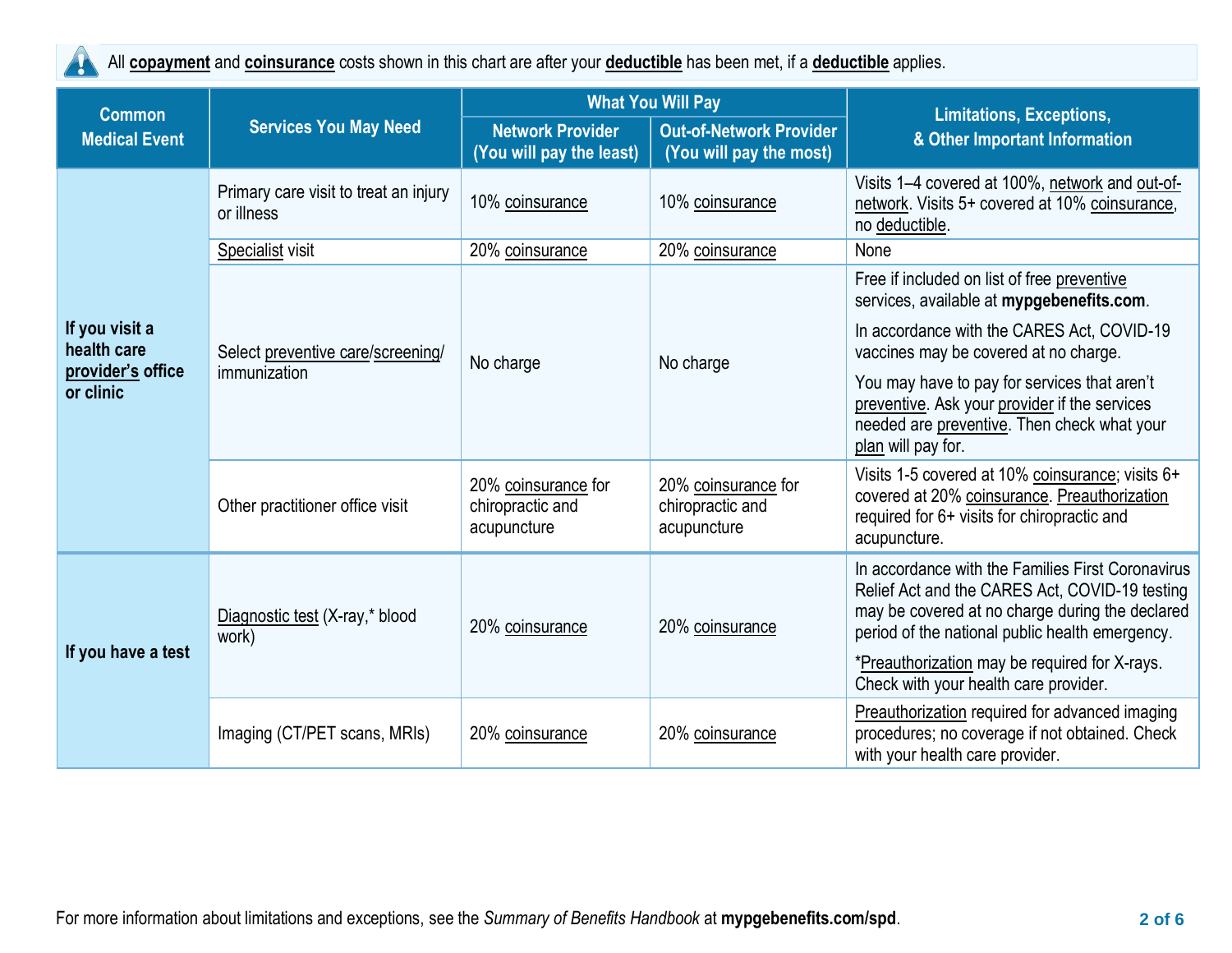| <b>Common</b>                                                                                |                                                   |                                                           | <b>What You Will Pay</b>                                  | <b>Limitations, Exceptions,</b>                                                                                                                                                                               |  |
|----------------------------------------------------------------------------------------------|---------------------------------------------------|-----------------------------------------------------------|-----------------------------------------------------------|---------------------------------------------------------------------------------------------------------------------------------------------------------------------------------------------------------------|--|
| <b>Medical Event</b>                                                                         | <b>Services You May Need</b>                      | <b>Network Provider</b><br>(You will pay the least)       | <b>Out-of-Network Provider</b><br>(You will pay the most) | & Other Important Information                                                                                                                                                                                 |  |
| If you need drugs<br>to treat your<br>illness or<br>condition<br>More information            | Generic drugs                                     | Retail: 15% coinsurance<br>Mail order: 10%<br>coinsurance | Retail: 15% coinsurance<br>Mail order: N/A                | Drugs on Mandatory Mail-Order drug list covered<br>only at mail order after first 3 fills at retail. Drugs<br>on preventive list are free through mail order<br>only.                                         |  |
|                                                                                              | Preferred brand drugs                             | Retail: 25% coinsurance<br>Mail order: 20%<br>coinsurance | Retail: 25% coinsurance<br>Mail order: N/A                | Drugs on Mandatory Mail-Order drug list covered<br>only at mail order after first 3 fills at retail.<br>Penalty may apply if generic available. Drugs on<br>preventive list are free through mail order only. |  |
| about prescription<br>drug coverage is<br>available by calling<br><b>Express Scripts:</b>    | Non-preferred brand drugs                         | Retail: 25% coinsurance<br>Mail order: 20%<br>coinsurance | Retail: 25% coinsurance<br>Mail order: N/A                |                                                                                                                                                                                                               |  |
| 1-800-718-6590                                                                               | Specialty drugs                                   | Covered as any other<br>drug                              | Covered as any other<br>drug                              | 100% penalty may apply for using retail after<br>3 fills. Certain specialty drugs can be obtained<br>through mail order only.                                                                                 |  |
| If you have<br>outpatient surgery                                                            | Facility fee (e.g., ambulatory<br>surgery center) | 20% coinsurance                                           | 20% coinsurance                                           | None                                                                                                                                                                                                          |  |
|                                                                                              | Physician/surgeon fees                            | 20% coinsurance                                           | 20% coinsurance                                           | Preauthorization required. No coverage for<br>interventional and surgical spine and joint<br>procedures if preauthorization not obtained.<br>Check with your health care provider.                            |  |
| If you need<br>immediate<br>medical attention                                                | Emergency room care                               | 20% coinsurance                                           | 20% coinsurance                                           | None                                                                                                                                                                                                          |  |
|                                                                                              | Emergency medical transportation                  | 20% coinsurance                                           | 20% coinsurance                                           | None                                                                                                                                                                                                          |  |
|                                                                                              | Urgent care                                       | 10% coinsurance                                           | 10% coinsurance                                           | No deductible. Visits 1-4 covered as primary care<br>at 100%; visits 5+ covered at 10% coinsurance.                                                                                                           |  |
| If you have a                                                                                | Facility fee (e.g., hospital room)                | 20% coinsurance                                           | 20% coinsurance                                           | Preauthorization required; \$300 penalty if not                                                                                                                                                               |  |
| hospital stay                                                                                | Physician/surgeon fees                            | 20% coinsurance                                           | 20% coinsurance                                           | obtained.                                                                                                                                                                                                     |  |
| If you need mental<br>health, behavioral<br>health, or<br>substance use<br>disorder services | <b>Outpatient services</b>                        | 10% coinsurance                                           | 10% coinsurance +<br>balance billing                      | No deductible required. Includes day treatment<br>and intensive outpatient (IOP).                                                                                                                             |  |
|                                                                                              | Inpatient services                                | 20% coinsurance                                           | 20% coinsurance +<br>balance billing                      | Preauthorization required; \$300 penalty if you<br>fail to notify Beacon Health Options of a facility<br>admission within 48 hours.                                                                           |  |

For more information about limitations and exceptions, see the *Summary of Benefits Handbook* at **mypgebenefits.com/spd**. **3 of 6**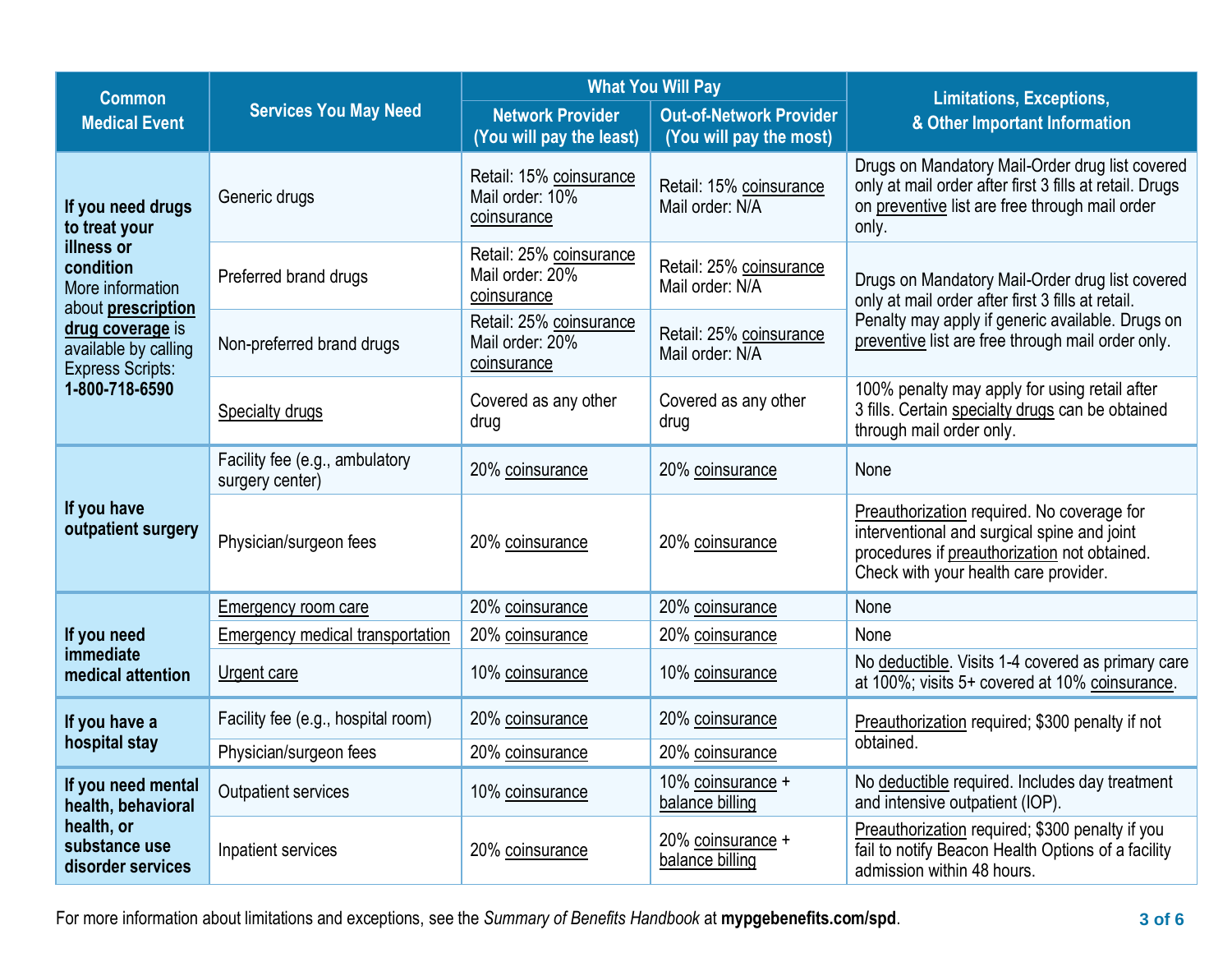| <b>Common</b><br><b>Medical Event</b>                                   | <b>Services You May Need</b>                     |                                                     | <b>What You Will Pay</b>                                  | <b>Limitations, Exceptions,</b><br>& Other Important Information                                                                                                                                                                                                                                         |  |
|-------------------------------------------------------------------------|--------------------------------------------------|-----------------------------------------------------|-----------------------------------------------------------|----------------------------------------------------------------------------------------------------------------------------------------------------------------------------------------------------------------------------------------------------------------------------------------------------------|--|
|                                                                         |                                                  | <b>Network Provider</b><br>(You will pay the least) | <b>Out-of-Network Provider</b><br>(You will pay the most) |                                                                                                                                                                                                                                                                                                          |  |
| If you are<br>pregnant                                                  | Office visits                                    | No charge                                           | No charge                                                 | Diagnostics/X-rays/labwork covered separately.                                                                                                                                                                                                                                                           |  |
|                                                                         | Childbirth/delivery professional<br>services     | 20% coinsurance                                     | 20% coinsurance                                           | Preauthorization required for delivery and all<br>inpatient services; no penalty for failure to                                                                                                                                                                                                          |  |
|                                                                         | Childbirth/delivery facility services            | 20% coinsurance                                     | 20% coinsurance                                           | preauthorize inpatient delivery claims.                                                                                                                                                                                                                                                                  |  |
|                                                                         | Home health care                                 | 20% coinsurance                                     | 20% coinsurance                                           | Preauthorization required. \$300 penalty, non-<br>coverage or reduced coverage if not obtained.                                                                                                                                                                                                          |  |
|                                                                         | <b>Rehabilitation services</b>                   | 20% coinsurance                                     | 20% coinsurance                                           | Visits 1-5 covered at 10% coinsurance; visits 6+<br>covered at 20% coinsurance. Preauthorization<br>required for 25+ visits.                                                                                                                                                                             |  |
|                                                                         | <b>Habilitation services</b>                     | 20% coinsurance                                     | 20% coinsurance                                           | Preauthorization required for 25+ visits.                                                                                                                                                                                                                                                                |  |
| If you need help<br>recovering or<br>have other special<br>health needs | Skilled nursing care                             | 20% coinsurance                                     | 20% coinsurance                                           | Preauthorization required; \$300 penalty, non-<br>coverage or reduced coverage if not obtained.                                                                                                                                                                                                          |  |
|                                                                         | Durable medical equipment                        | 20% coinsurance                                     | 20% coinsurance                                           | Preauthorization required for purchases or<br>cumulative rentals over \$1,000; \$300 penalty,<br>non-coverage or reduced coverage if not<br>obtained. For specific exclusions, see What the<br>HAP Doesn't Cover in the 2014 edition of the<br>Summary of Benefits Handbook at<br>mypgebenefits.com/spd. |  |
|                                                                         | Hospice services                                 | No charge                                           | No charge                                                 | Preauthorization required; \$300 penalty, non-<br>coverage or reduced coverage if not obtained.                                                                                                                                                                                                          |  |
| If your child needs<br>dental or eye care                               | Children's eye exam, glasses,<br>dental check-up | Not covered                                         | Not covered                                               | None                                                                                                                                                                                                                                                                                                     |  |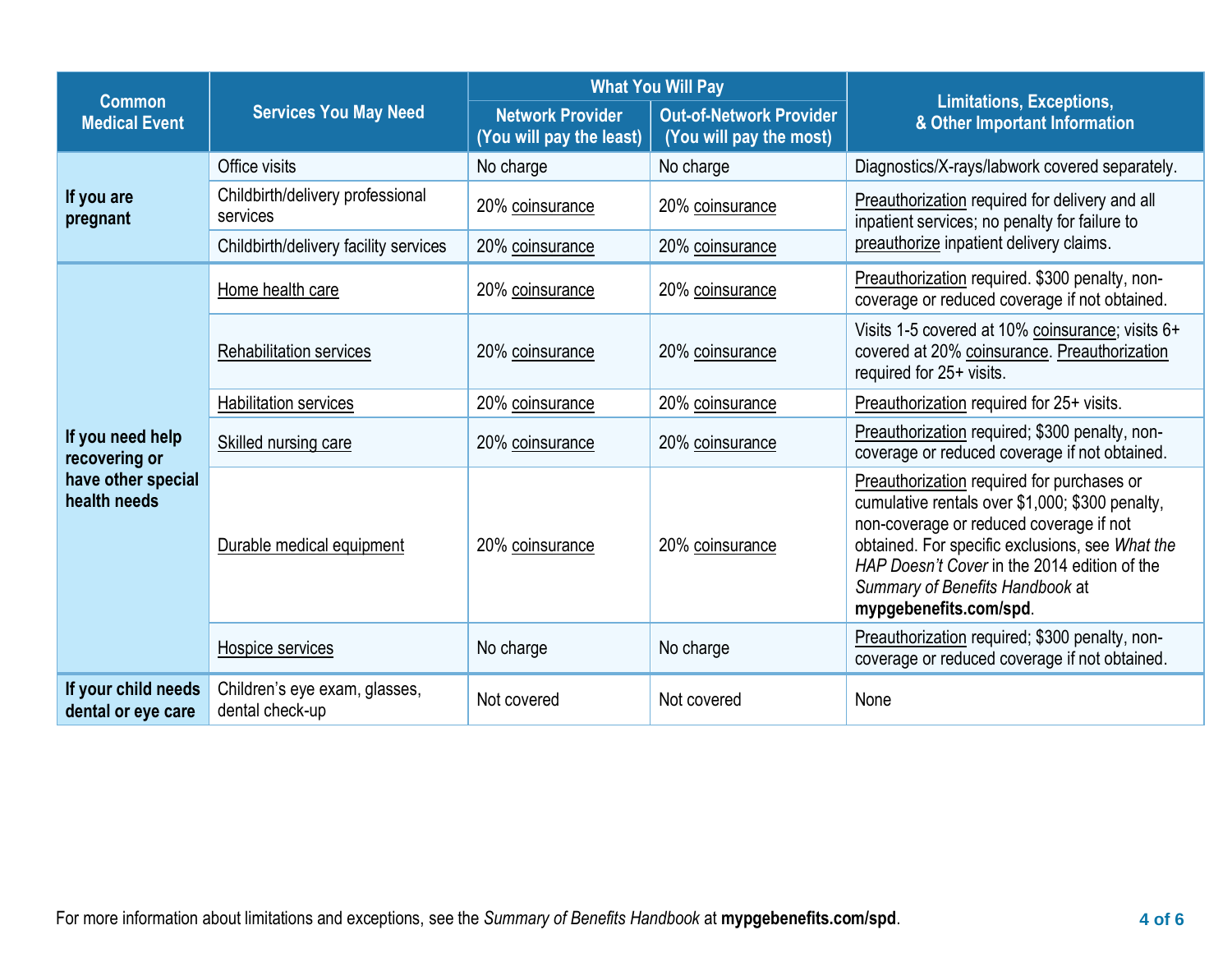# **Excluded Services & Other Covered Services:**

| Services Your Plan Generally Does NOT Cover (Check your policy or plan document for more information and a list of any other excluded services.) |                                                         |                                                               |  |  |  |
|--------------------------------------------------------------------------------------------------------------------------------------------------|---------------------------------------------------------|---------------------------------------------------------------|--|--|--|
| • Cosmetic Surgery                                                                                                                               | • Most coverage provided outside the United States. See | • Routine Eye Care (Adult)                                    |  |  |  |
| • Dental Care (Adult)                                                                                                                            | anthem.com/ca/pge                                       | • Routine Foot Care                                           |  |  |  |
| • Long-Term Care                                                                                                                                 | • Non-emergency care when traveling outside the U.S.    | • Weight Loss Programs                                        |  |  |  |
| Other Covered Services (Limitations may apply to these services. This isn't a complete list. Please see your plan document.)                     |                                                         |                                                               |  |  |  |
| • Acupuncture                                                                                                                                    | • Chiropractic Care                                     | • Infertility Treatment (up to a lifetime maximum of \$7,000) |  |  |  |
| • Bariatric Surgery                                                                                                                              | Hearing Aids (1 per ear every 3 years)                  | • Private-Duty Nursing                                        |  |  |  |

Your Rights to Continue Coverage: There are agencies that can help if you want to continue your coverage after it ends. The contact information for those agencies is: The plan at **1-800-964-0530**; your state insurance department; or the Department of Labor's Employee Benefits Security Administration at **1-866-444-EBSA (3272)** or **[dol.gov/ebsa/healthreform.](http://www.dol.gov/ebsa/healthreform)** Other coverage options may be available to you too, including buying individual insurance coverage through the Health Insurance Marketplace. For more information about the Marketplace, visit **healthcare.gov** or call **1-800-318-2596**.

Your Grievance and Appeals Rights: There are agencies that can help if you have a complaint against your plan for a denial of a claim. This complaint is called a grievance or appeal. For more information about your rights, look at the explanation of benefits you will receive for that medical claim. Your plan documents also provide complete information to submit a claim, appeal, or a grievance for any reason to your plan. For more information about your rights, this notice, or assistance, contact: Anthem Blue Cross, P.O. Box 4310, Woodland Hills, CA 91365-4310 / Telephone: **1-800-964-0530** / Website: **[anthem.com/ca/pge](http://www.anthem.com/ca/pge)**. For mental health, behavioral health or substance use disorder care, contact: Beacon Health Options, Attention: Appeals, P.O. Box 6065, Cypress, CA 90630 0065 / Telephone: **1-888-445-4436** / Website: **beaconhealthoptions.com**. You may also contact the Department of Labor's Employee Benefits Security Administration at **1-866-444-EBSA (3272)** or **[dol.gov/ebsa/healthreform](http://www.dol.gov/ebsa/healthreform)**.

#### **Does this plan provide Minimum Essential Coverage? Yes**.

Minimum Essential Coverage generally includes plans, health insurance available through the Marketplace or other individual market policies, Medicare, Medicaid, CHIP, TRICARE and certain other coverage. If you are eligible for certain types of Minimum Essential Coverage, you may not be eligible for the premium tax credit.

## **Does this plan meet Minimum Value Standards? Yes**.

If your plan doesn't meet the Minimum Value Standards, you may be eligible for a premium tax credit to help you pay for a plan through the Marketplace.

# **Language Access Services:**

Spanish (Español): Para obtener asistencia en español, llame al **1-800-964-0530.**

Tagalog (Tagalog): Kung kailangan ninyo ang tulong sa Tagalog tumawag sa **1-800-964-0530.**

Chinese (中文): 如果需要中文的帮助,请拨打这个号码 **1-800-964-0530.**

Navajo (Dine): Dinek'ehgo shika at'ohwol ninisingo, kwiijigo holne' **1-800-964-0530.**

––––––––––––––––––––––*To see examples of how this plan might cover costs for a sample medical situation, see the next section.* ––––––––––––––––––––––

For more information about limitations and exceptions, see the *Summary of Benefits Handbook* at **mypgebenefits.com/spd**. **5 of 6**